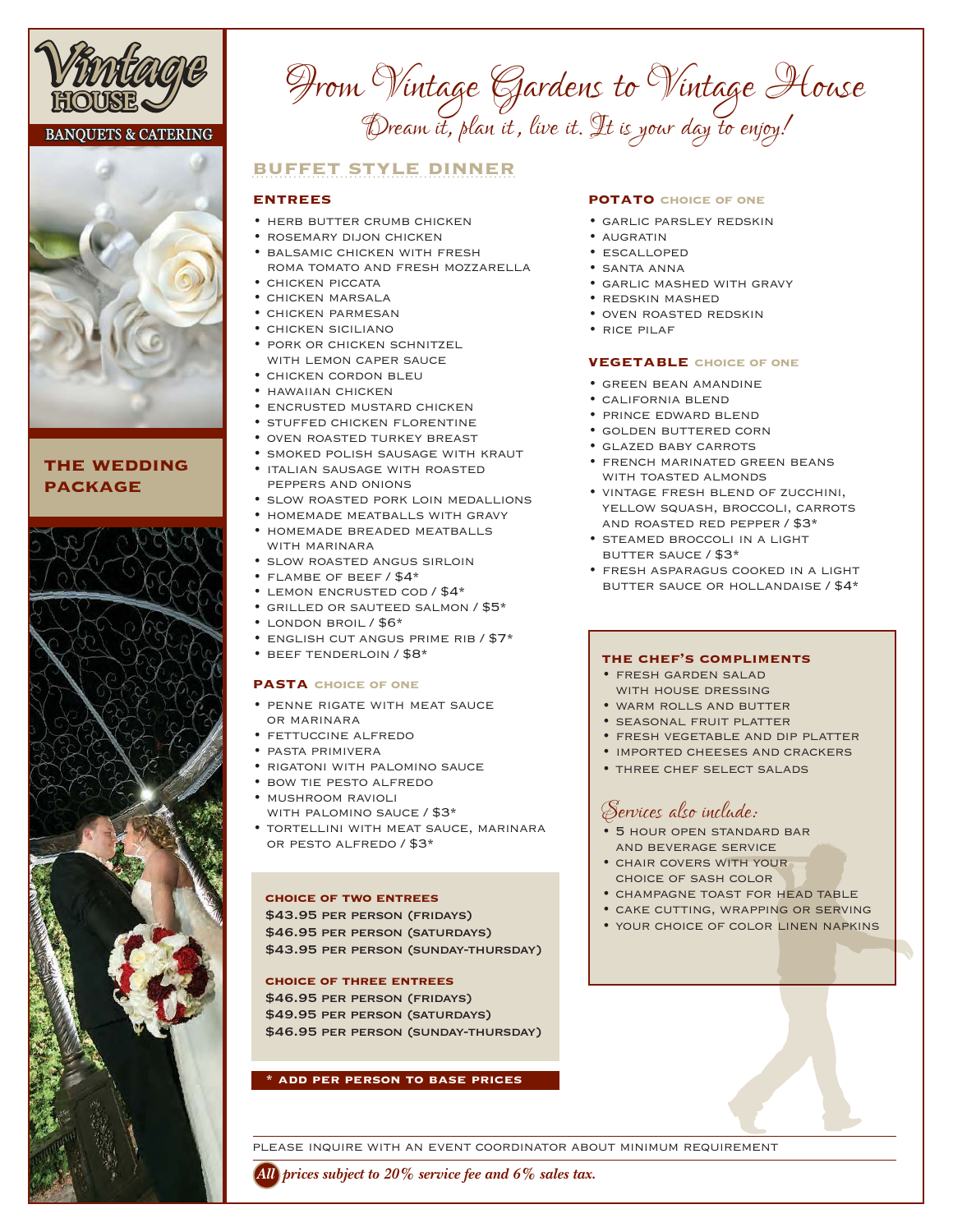

#### **BANOUETS & CATERING**



## **the wedding package**



# **family style dinner**

#### **soup choice of one**

- italian wedding
- chicken stracciatella
- TWICE BAKED POTATO
- cream of broccoli
- minestrone

#### **salad choice of one**

- garden salad with house dressing
- caesar salad with dressing
- michigan cherry salad / \$2\*

#### **pasta choice of one**

- penne rigate with meat sauce or marinara
- fettuccine alfredo
- pasta primivera
- tortellini with marinara sauce, alfredo or pesto alfredo
- rigatoni with palomino sauce

#### **entrees choice of two**

- balsamic chicken with fresh roma tomato and fresh mozzarella
- chicken piccata
- chicken marsala
- chicken parmesan
- chicken siciliano
- pork or chicken schnitzel with lemon caper sauce
- chicken cordon bleu
- stuffed chicken florentine
- encrusted mustard chicken
- WITH A BASIL CREAM SAUCE • homemade breaded meatballs WITH MARINARA
- slow roasted angus sirloin with mushroom gravy
- slow roasted pork loin medallions
- lemon encrusted cod / \$4\*
- citrus glazed salmon / \$5\*
- beef tenderloin medallions with wild mushroom bordelaise / \$8\*

#### **potato choice of one**

- garlic parsley redskin
- augratin
- escalloped
- santa anna
- garlic mashed with gravy
- redskin mashed
- rice pilaf

#### **vegetable choice of one**

- green bean amandine
- california blend
- golden buttered corn
- prince edward blend
- french marinated green beans WITH TOASTED ALMONDS
- vintage fresh blend of zucchini, YELLOW SQUASH, BROCCOLI, CARROTS and roasted red pepper / \$3\*
- steamed broccoli in light butter sauce / \$3\*
- fresh asparagus in light butter sauce or hollandaise / \$4\*

#### **the chef's compliments**

upon arrival your guests will enjoy an antipasto appetizer display

during dinner warm rolls and butter are served

# *Services also include:*

- 5 hour open standard bar and beverage service
- chair covers with your choice of sash color
- champagne toast for head table
- cake cutting, wrapping or serving
- your choice of color linen napkins

\$48.95 PER PERSON (FRIDAYS) \$50.95 per person (saturdays) \$48.95 PER PERSON (SUNDAY-THURSDAY)

#### **\* add per person to base prices**

please inquire with an event coordinator about minimum requirement

*All prices subject to 20% service fee and 6% sales tax.*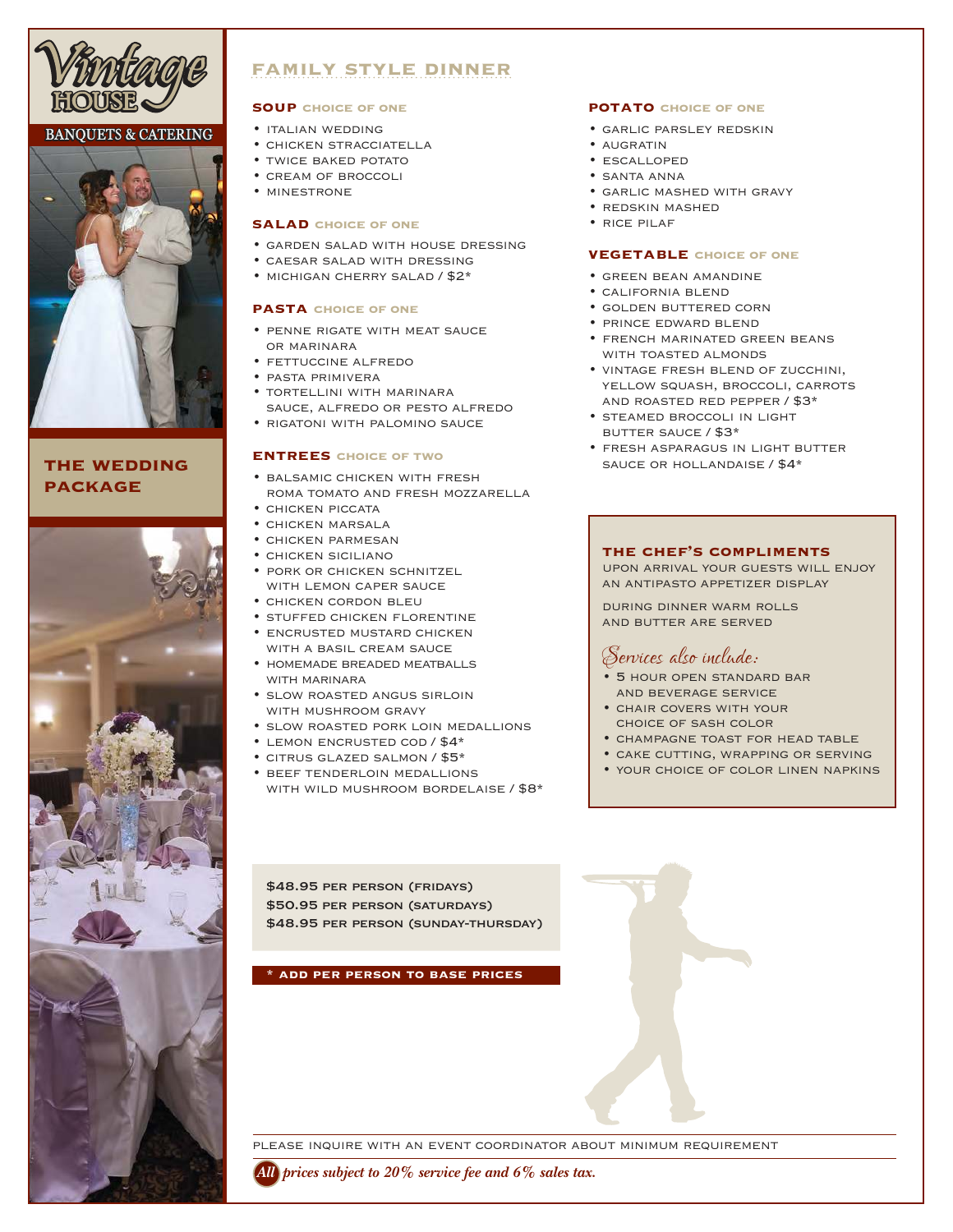

### **BANQUETS & CATERING**



### **the wedding package**



# **plated sit down dinners**

- **slow roasted prime rib of beef** / \$52.95 per person certified angus english cut prime rib slow roasted with our house seasoning, served with au jus and mushroom caps.
- **12oz new york strip steak** / \$52.95 per person choice black angus strip steaks marinated then broiled to perfection and topped with baked onion straws.
- **10oz charbroiled filet mignon** / \$56.95 per person marinated beef tenderloin charbroiled and served with our special mushroom zip sauce.
- **beef tenderloin siciliano** / \$56.95 per person italian breaded filet medallions pan fried to perfection, then topped with amogue sauce.
- **chicken piccata** / \$48.95 per person 6oz boneless chicken breast lightly breaded then sauteed and topped with our lemon garlic sauce and garnished with fresh artichoke hearts and capers.
- **chicken marsala** / \$48.95 per person 6oz boneless chicken breast lightly breaded then sauteed and topped with our marsala wine sauce and mushrooms.
- **encrusted mustard chicken** / \$48.95 per person 6oz boneless chicken breast marinated in our dijon mustard sauce then breaded and pan fried to perfection. finished with a basil cream sauce.
- **citrus mango salmon** / \$49.95 per person 8oz fresh salmon grilled and topped with a mango salsa.
- **filet and chicken combination** / \$59.95 per person
- **filet and lobster** / market price per person this surf and turf measures well above the competition due to our unique cooking procedure and incredible quality. choice steer tenderloins charbroiled to perfection along side a cold water lobster tail served with all the elegant fixings.

#### **available upon request**

- chicken parmesan
- grilled balsamic chicken

*Every savory bite. Every sip. Great memories begin at Vintage House.*

please inquire with an event coordinator about minimum requirement

*All prices subject to 20% service fee and 6% sales tax.*